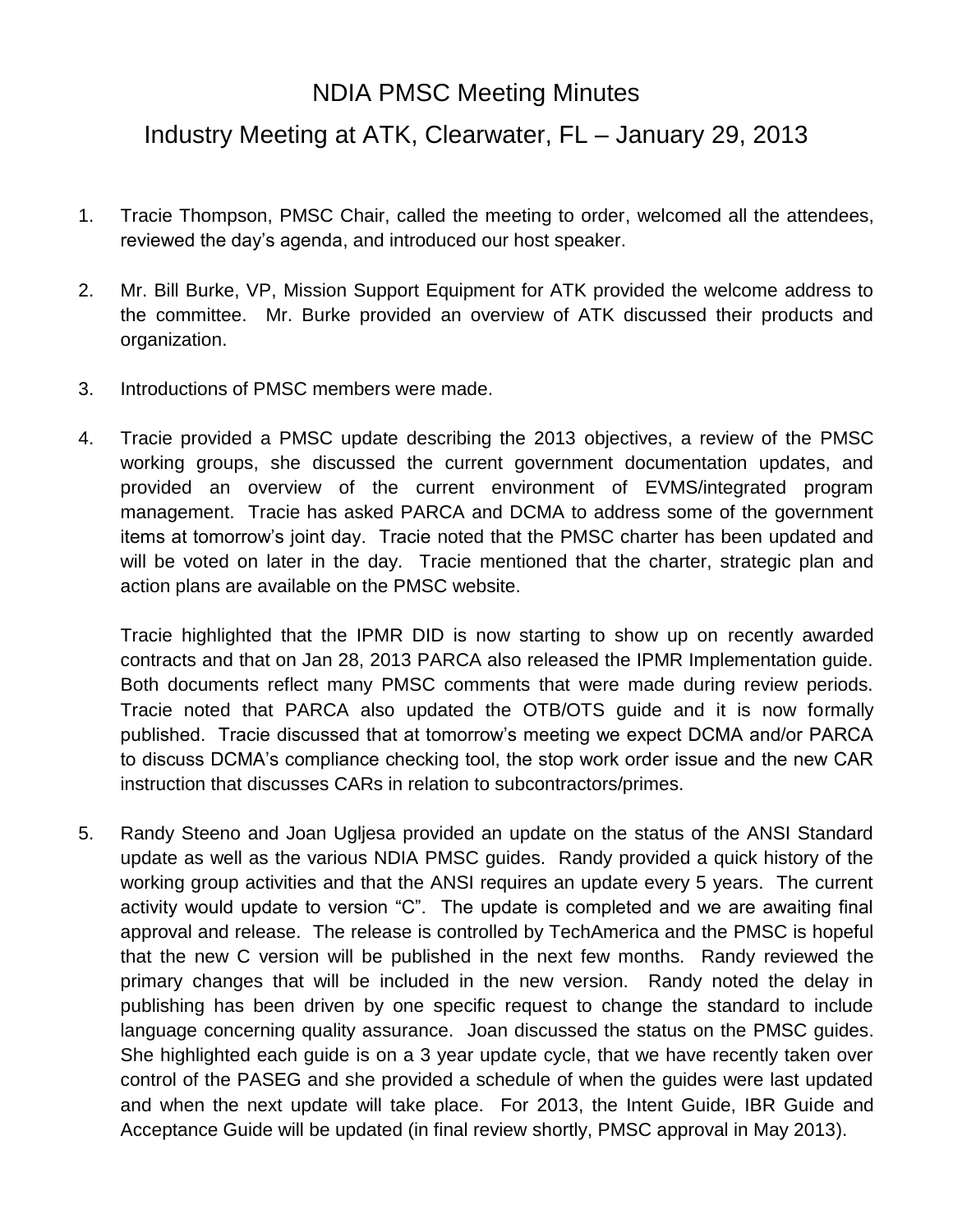- 6. Kim Herrington led a discussion on the update of the PMSC charter. The changes are minor focusing on clarifying language within the document and providing greater consistency throughout the document. Per charter guidelines, the proposed changes were provided to the PMSC 30 days prior to the meeting. A vote was conducted and the changes to the charter were approved.
- 7. A break was conducted
- 8. Kim Herrington facilitated a panel on the "Potential Slowdown in the Industrial Base". Panel participants were Mr. Bill Burke, VP Mission Support Equipment for ATK, Mr. Joe Wright, Director, Military Space for Honeywell, Mr. John Oelschlaeger, SVP and GM for L-3, and Mr. Mike Varga, President and CEO of Tandel Systems. The panelists discussed their views on potential DoD budget cuts, the anticipated impacts, what their companies are doing to mitigate impacts and other potential business opportunities. They emphasized the important role that EVMS/IPM plays in managing programs effectively which is critical during budget downturns and the government cannot afford to keep failing programs going.
- 9. Kathryn Flanigan discussed the PMSC Clearinghouse process and current status. She noted the value in the Clearinghouse working group to the PMSC as the means to provide guidance on issues encountered within EVMS. Whether an internal issue or one between a company and the government, the Clearinghouse can assist in providing a consolidated industry response on the issue. She also discussed a recent Clearinghouse item. Kathryn also invited attendees to come to the WG meeting later today.
- 10. A lunch break was conducted
- 11. A panel discussion on the topic of "CAMs, PMs and EAC Realism" was conducted. The panel was facilitated by Gary Humphreys and panel members were Mr. Alan Gauzens (ATK), Mr. Joe Fischetti (JPL), Ms. Leslea Martin (Raytheon), Mr. Jim Monroe (Honeywell) and Mr. Roy Paul (Raytheon). Mr. Paul pointed out that his experience in industry has given him a better appreciation of program management after having 30 years of experience on the government side. He also pointed out the challenges faced in trying to make a realistic estimate when the effort has never been done before. Mr. Fischetti discussed the necessity of staying within the funding available for a project and therefore EACs are of utmost importance. He discussed the process that JPL uses to insure and validate EACs are accurate. Ms. Martin highlighted the government's affordability goals and therefore the focus on EAC is critical. She described her use of IEAC metrics in comparing her CA and WP EACs in a single page format. She also mentioned the analysis of staffing as it relates to the ETC forecast. Mr. Gauzens highlighted the importance of understanding the scope and comparing to similar efforts to know what the potential actuals (EAC) will be. He also stressed the importance of CAM training and getting "real world" experience, and also the integration of risk and opportunity analysis